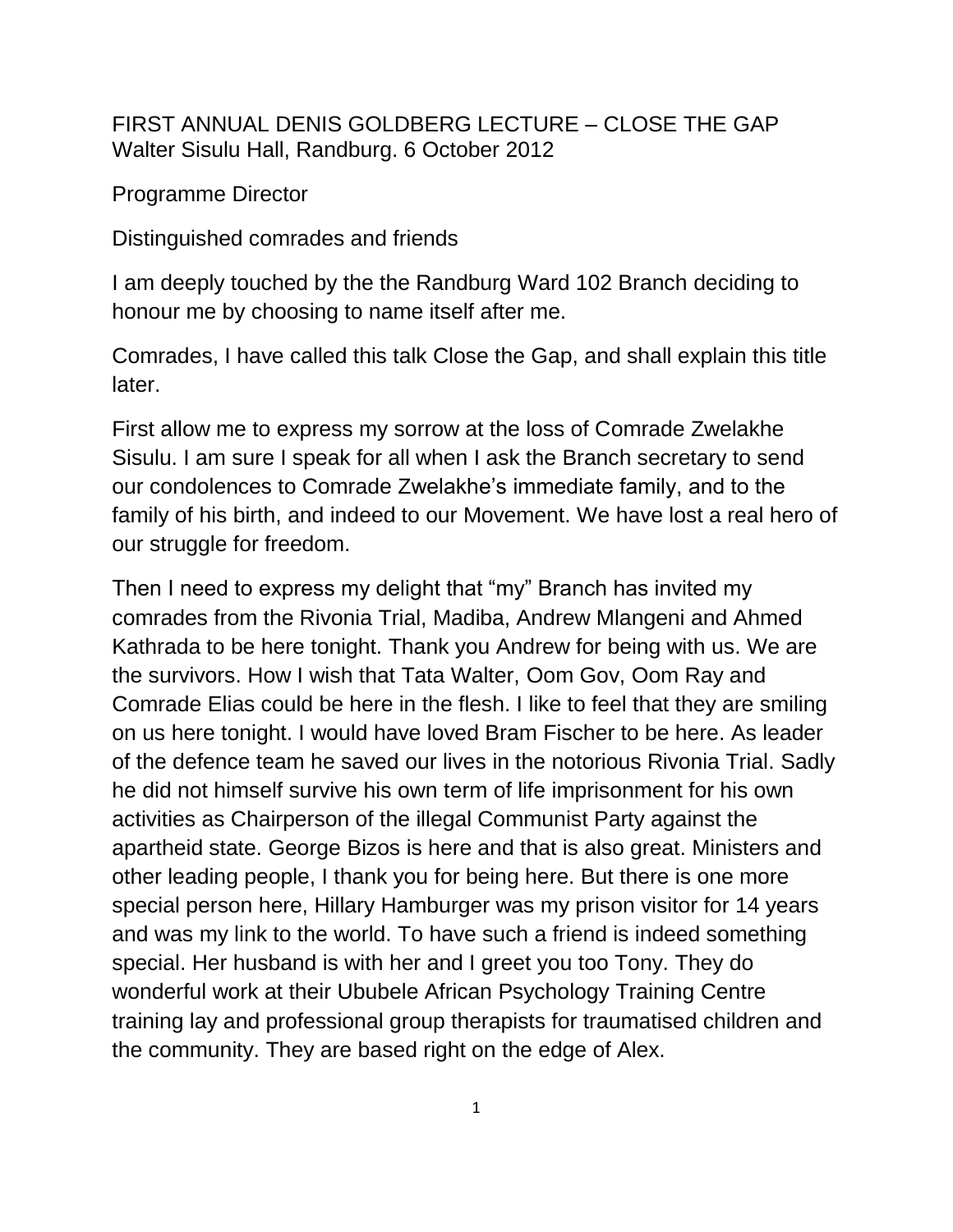But, there is somebody else very special here tonight. He is one of the oldest comrades and friends I have from our days of political activity in Cape Town in the mid 1950s. He is comrade Andimba Hermann Toivu Ja Toivu, founding member of the Ovambo Peoples Organization which later became SWAPO. He was also the founder of PLAN - Peoples Liberation Army of Namibia. He is indeed the Father of free Namibia and I am deeply honoured by his presence here tonight. I thank my Branch executive for bringing him and his companion, cde Heloa Schityuwete, one of the first trained PLAN fighters, to be with us.

Perhaps I should explain why I accepted the Ward 102 Branch's request to allow them to use my name. In principal I think we should wait until someone has passed on before naming a living organization or place after a person. After all, in life he or she may "go bad" or the branch, for example may go bad and the person then feels the need to dissociate him or herself from the branch. After all, life is full of risks, isn't it?

I accepted because of a touch of vanity, I suppose. But there are deeper reasons. I come from a previous generation who saw little prospect of surviving the struggle and it is rather nice for a new generation to acknowledge that others came before them in the struggle, albeit in a different phase of the struggle. Then, I suppose I am still a product of the old society, as indeed we all are. We still see each other as belonging to different groups. We are rather squeamish and so we now speak of ethnicity instead of race. After all, we always spoke of the national liberation struggle in which the sharpest contradictions were those affecting black African workers in a capitalist society. Then there were the national minorities – Coloured, Indian and White. To have African comrades who stand up and implicitly proclaim that "South Africa belongs to all who live in it," by choosing to name their branch after a member of the most privileged of the national groups, demands that I have to respond positively. Not least because this adherence to the principle spelled out so clearly in the Freedom Charter of 1955 that "South Africa belongs to all who live in it, black and white together," goes beyond what we used to call multiracialism and now speak of as non-racism. It is for me especially important in this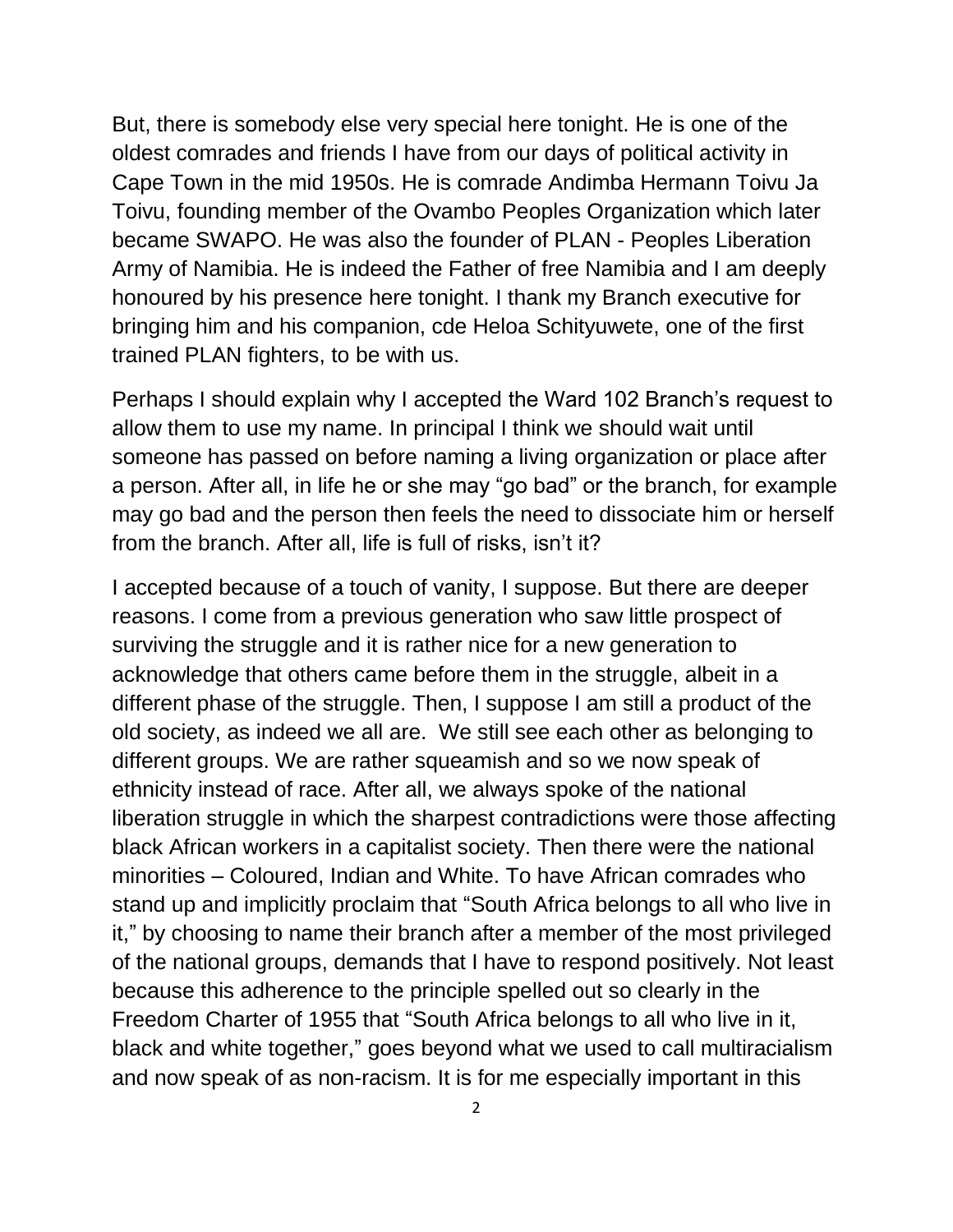period of nation building, of attempting to achieve cohesion, while there are some younger leaders who espouse the opposite: a narrow national chauvinism that creates enemies of our party, the ANC, the ruling party in the national government.

Let us be honest comrades and acknowledge, so that we might rectify matters, that there is considerable ethnic rivalry in every part of our country. National minorities are frequently reminded of their status, especially in KZN and the Western Cape Province. Is it not sad that the party of nonracism, the ANC, in the Western Cape is riven with racist rivalry and division? And the rest of our country is also being torn apart by ethnic groups or language groups or other formations conniving at creating local, regional and national power bases on the basis of 'you scratch my back and I'll scratch yours,' and why should we care about the silly old priest's cry that we are the land of ubuntu? Are we, Comrades, the land of ubuntu? Or are we the land of "all for me and devil take the hindmost?" And in case I am being misunderstood, and even though the Archbishop and I come at things from different perspectives, he and I agree that society has to be built on the belief in a shared humanity, or ubuntu, or be torn apart.

The Executive of the Randburg Ward 102 Branch has asked me to speak on the topic, The National Democratic Revolution: Where are we?

What do we mean by the National Democratic Revolution? I suspect that much of the disunity in our ANC stems from our never having arrived at a consensus as to the meaning of this phrase.

In the political sense we have of course made some kind of fundamental shift in the relations between the peoples of our country. We have this wonderfully democratic constitution arrived at in the end by talking, arguing, and achieving agreement between the elected representatives of all our people (more or less). Our constitution sets out many goals that we still have to achieve in terms of equality and the restoration of the dignity of our people stolen from them by the history of colonial and racial oppression coupled with economic exploitation or super exploitation. It is the Inequality Gap, the disparities in the opportunities we are able to offer our people, that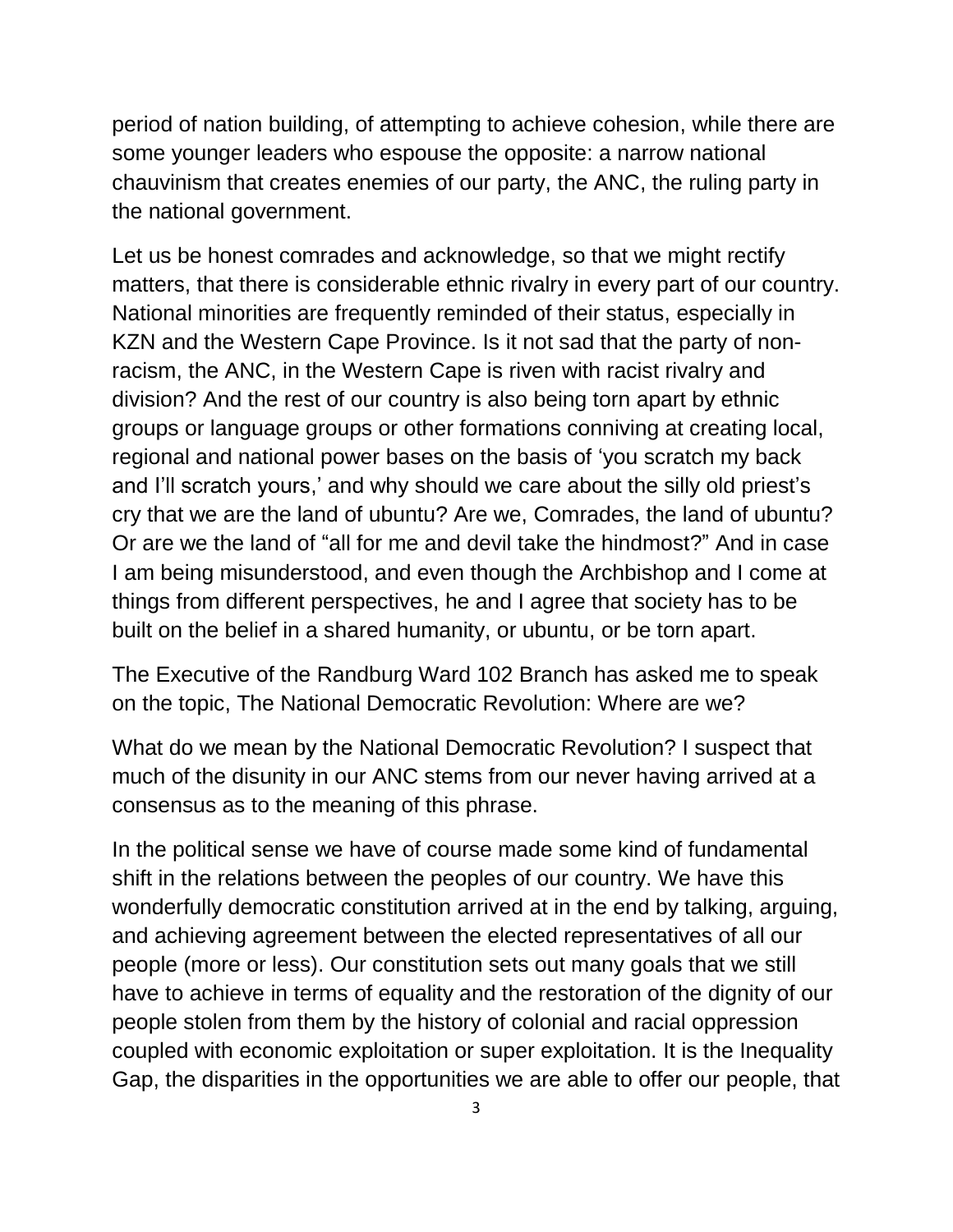we must deal with; the gap between urban people and rural, poverty stricken or well off that we have to close with all the efforts we can muster. I must add that it is clear to me that it will take a number of generations to achieve all our goals, but we cannot therefore not make the effort if we are to remain true to the principles of our struggle led by the ANC and its allies. Have we begun the task or not? And can such equality be achieved in a society which is so brutally exploitative and based on inequality? I believe so but only if we can change things around. It will take leadership at every level of our society.

I know that the passion for wealth and individual riches is a worldwide phenomenon, but our struggle was expressly against such greedy accumulation. What is it that makes so many of us so greedy? How is it that the cry of "I was not in the struggle in order to remain poor," has become so widespread in practice?

How is it that we who were in a movement that said that we would overturn the race-based inequality of exploitation, now do the same thing not by race but by class as so many former struggle leaders, and so many new ones, have embraced the values of the old society.

The miners of Marikana have been the spearhead of the newly reawakened realization that we have not changed the basic relationships of low wage cheap labour and high waged skilled labour and even obscenely high salaries of supervisors and managers in the private and public sectors.

The emergent trade unions of the seventies and eighties of the last century established the principle that working conditions did not stop at the factory gate. Living conditions, education, and health care were all part of the conflict. Have we forgotten this? How is it that so many who came out of that period of struggle became high ranking politicians and top civil servants and then fled the governmental scene to get rich quick? Apparently earning ten times as much as an entry level worker or teacher was not a quick enough route to wealth. They felt that being in government and trying to sort out the mess we had inherited was too frustrating. Did they stay to sort out the mess? No. Too many went into business and into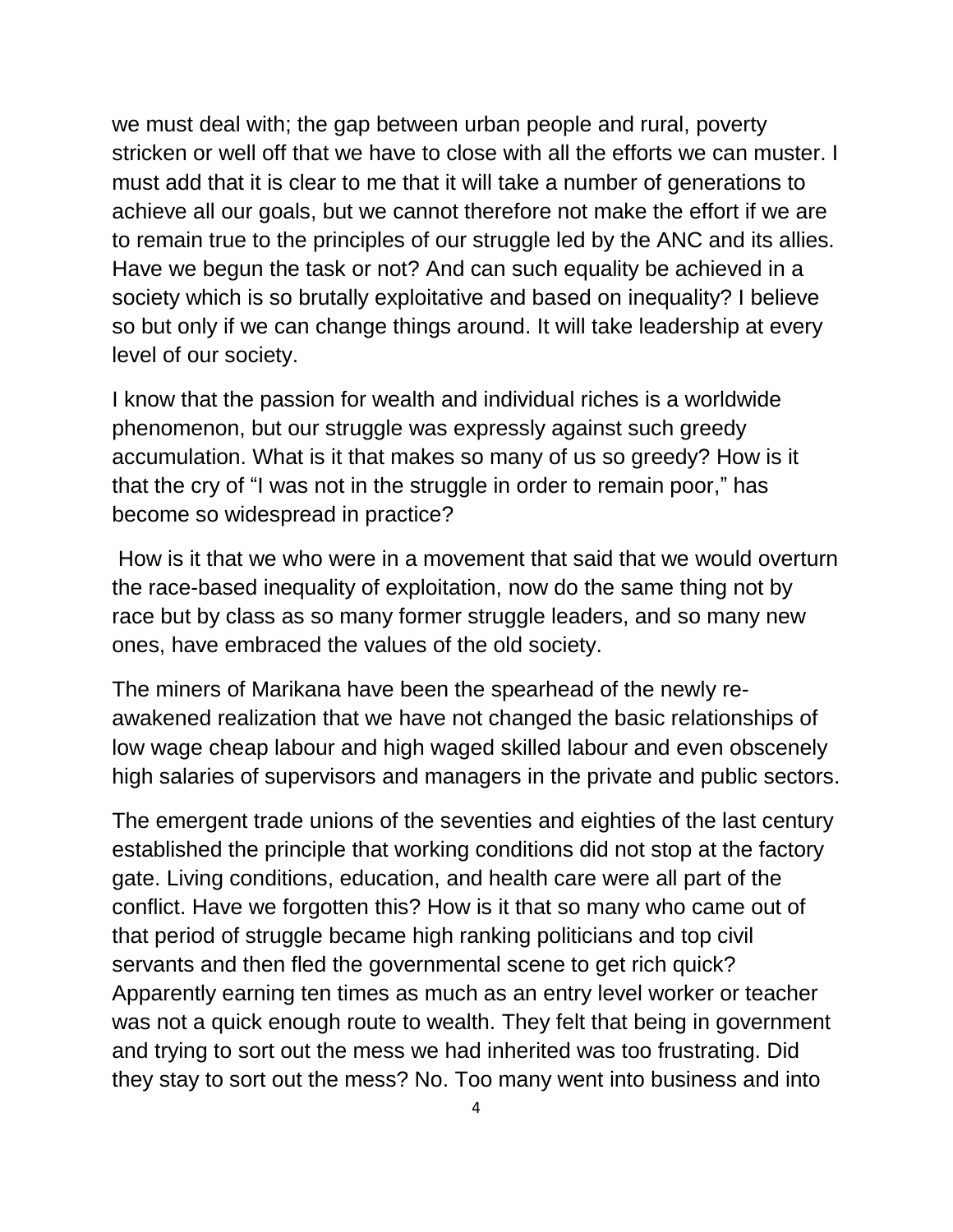the easy tasks of media criticism and unobjective crudely biased negativity because sensation sells media. Criticism can be valid and necessary, but the frequent misrepresentations are hard to swallow.

However we define our National Democratic Revolution, and the simplest definition is the extension of the democratic rights held by whites under apartheid to the historically disadvantaged national groups, I think that we have made enormous strides in a mere 18 years since 1994 when the formal transfer of political power was made from the white minority to the people as a whole. We always demanded "power to the people, Amandla ngawethu." I cannot go on shouting slogans, comrades. The people have the power and the question has become how do we use that power? How do the people exercise control over their elected representatives who so often come to believe that having been elected the power is theirs for their benefit alone. This is especially important at local government level where service delivery must take place. Hence the title of my talk: CLOSE THE GAP.

Political power is ours, isn't it? Have we closed the gap, have we achieved greater equality for the mass of our people? Yes and no, comrades. Have we transformed the relations between low paid and high paid workers, and managers and capitalists and their CEOs? How is it that the same division of labour between low paid and exorbitantly paid workers remains as the workers of Marikana so brutally exposed and were themselves then so brutally treated? How is it that we were overtaken by events at Marikana and elsewhere when leading members of Government and the ruling party are directors and large share holders in the affected mines? How is that a truly great activist, a former Governor of the World Bank and now Chairperson of Goldfields mining corporation complains about a lack of leadership by government and yet presides over a company with miners striking for better pay and conditions? Do our comrades' companies pay better wages and provide better working conditions? I doubt it comrades.

Have we made real progress in enlarging our economy? We have over 40 per cent unemployment in the formal economy. To employ them we need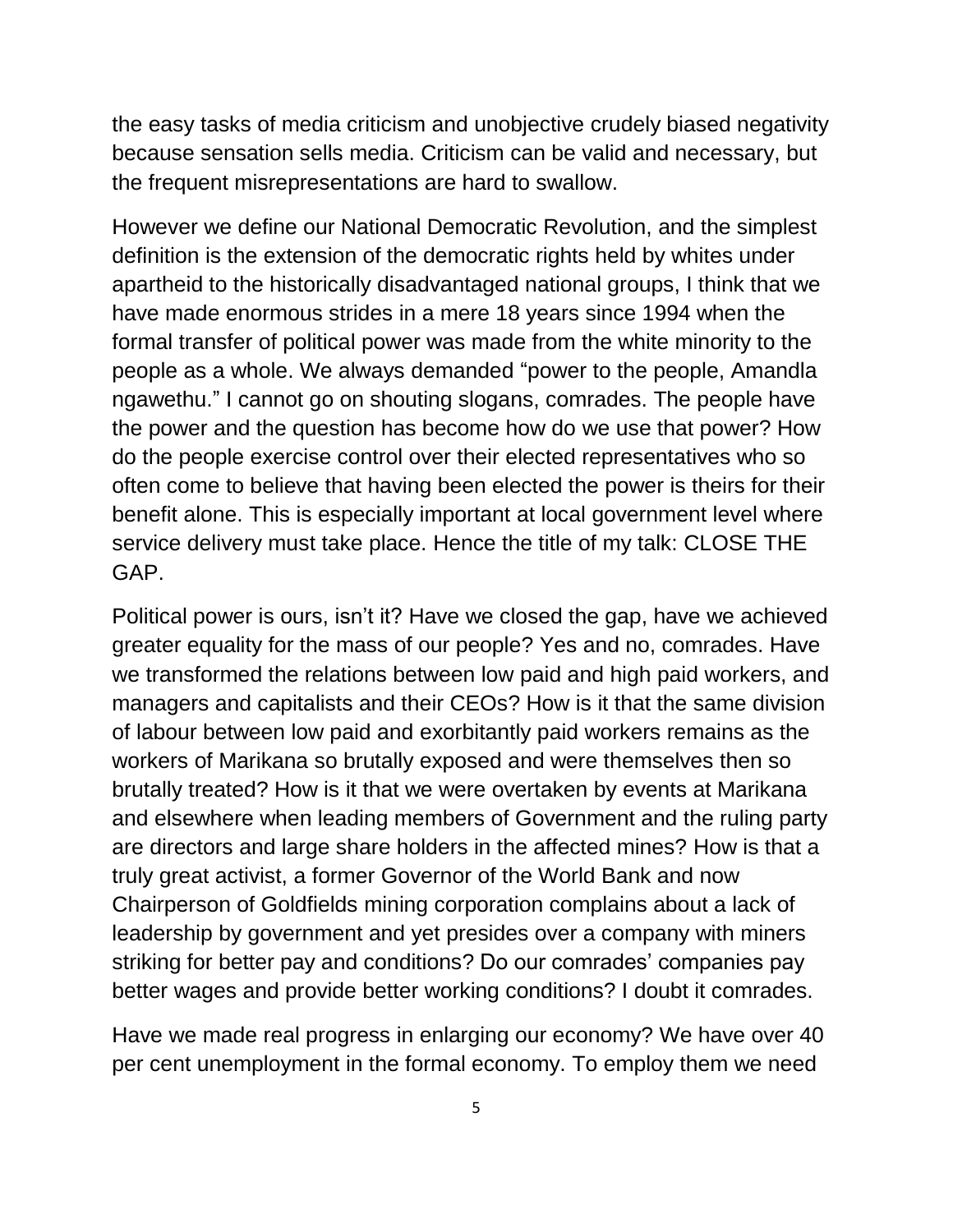to double the size of the economy very quickly in order to simply stand still, so to speak. It is a formidable task. I think we have simply divided up the cake to accommodate a new section of the ruling class. I am nearly 80 years old and I have lived through a lot of history. I have seen English speaking capital and international capital rape our country and screw our people. In 1948 a new group, Afrikaans speakers, took their bite at the cherry. And now we are repeating the process with a new group of aspirant and arrived (ses'fikile) capitalists. I discovered yesterday that ses'fikile means that when I have to close the boot of my car, I cannot gently assist gravity with a light touch of my hand. Ses'fikile means that I touch a button, and, whoops, it is closed. It also means that when a pedestrian walks past my car when I am caught in traffic the radar system sets off a buzzing noise. Hey, we could have used that in the underground!

We praise Nelson Mandela for his sacrifice but what are we sacrificing today?

I saw Mr Hart, an economist, on the SABC yesterday morning. He told us that a small section of the population, the working class and the trade union movement are destroying the country. Business knows what is best just as it always did under apartheid, is his attitude. How is it that we have simply adopted the previously existing relationships in our new society? How is it that the public broadcaster provides no counter view to the view that working people are a small minority of our people and business does not always know what is best?

History comrades! As though we are helpless in the face of our history. History! We study the past so that we may decide where we are going; not merely to know where we are going. We are deeply influenced and formed and informed by our history. But we are not trapped by our history. Nor are we trapped by human nature, for if we were we would not proclaim ubuntu, and therapists would not try to assist their clients to live with and overcome the selfishness of alleged human nature. Humans have free will. We make choices. If we are trapped by our past why aren't we still living under apartheid?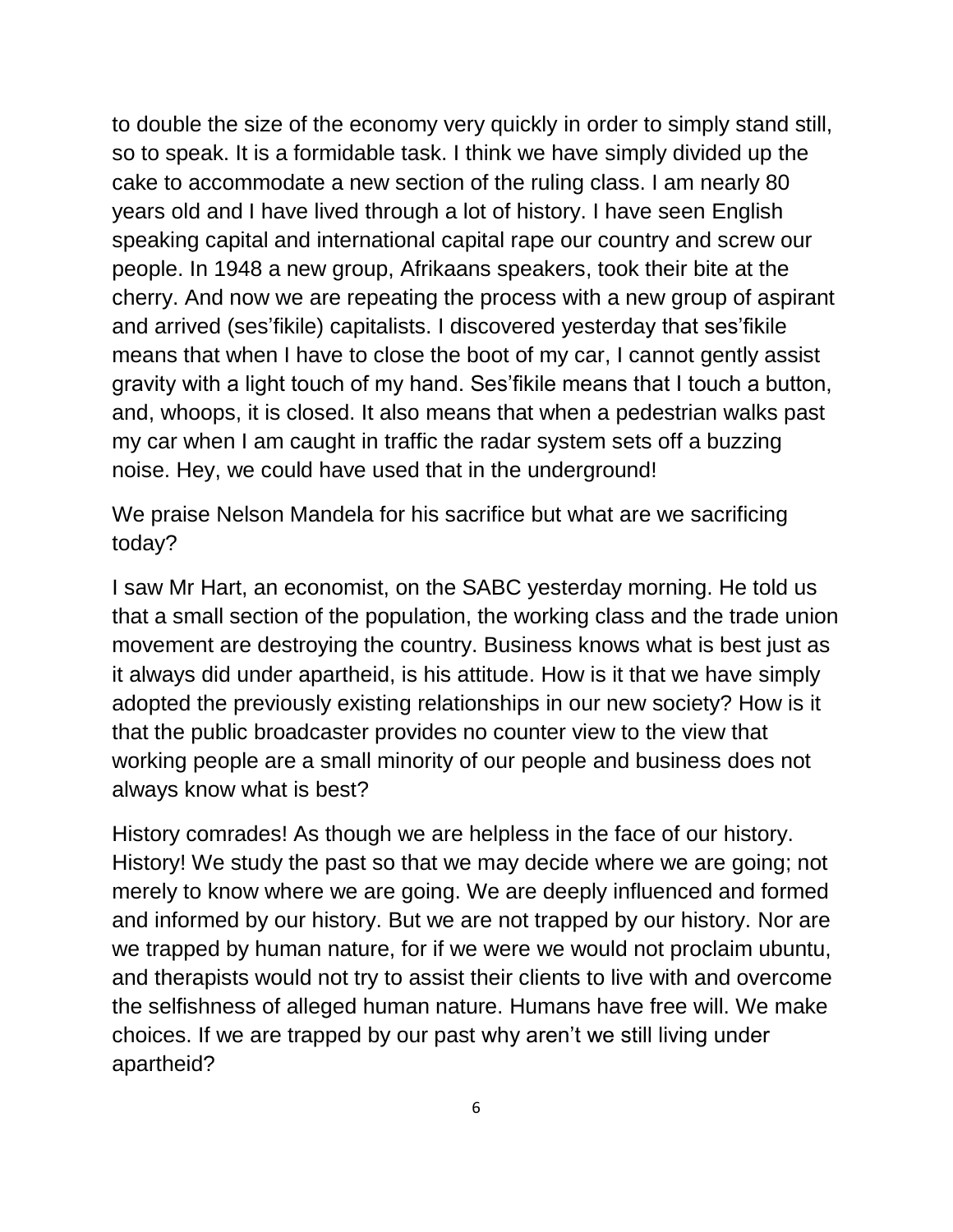Let me talk about comrades Mandela and Tambo.

Mandela is a great leader, without doubt. But the way we honour him as Saint Madiba who single handedly brought us freedom, does him a great disservice. Worse, it does us a great disservice because it demobilizes us. What marks out great leaders like Mandela and Tambo is their ability to mobilize many others, tens of thousands of others. The second great characteristic is their ability to find new strategies to meet changing situations. Think of the Youth League of Tambo and Mandela, and Mda, Lembede and others who created the activist ANC in the 1940s; the African Claims document that asserted then what Biko asserted later: to be free we must believe we can be free, ie that we are the equal of all others. Thus the emergence in the liberation movement of the concept of equal rights for all and especially all South Africans. This gained acceptance in the Freedom Charter: SA belongs to all who live in it and All shall be equal before the law. Then the Defiance Campaigns and then the call for the armed struggle holding out the prospect of a political solution. Thirty years later, the suspension of the armed struggle and the negotiated settlement to save lives. That great leadership consisted also of holding fast to principled positions despite the personal cost. Mandela and Tambo for example could have become extremely rich lawyers, but one ended in prison for 27 years and the other in exile for 30 years and led us to freedom. But OR did not himself see the promised land. Attending the assassinated Chris Hani's funeral was too much for him in his weakened state of health.

We rightly praise our generation of leaders for their readiness to sacrifice. But what are the previously privileged and the newly privileged prepared to sacrifice today to achieve a new cohesive nation?

I hear people talking about a sell-out! Have they forgotten, or never read and understood how shaky was the ANC and its allies' hold on power in the early period after 1994? Have we already forgotten the violence against our people that killed 10 to 12 thousand people murdered by the apartheid state and its collaborators amongst the oppressed? Think of the shooting at Bisho. Think of the killings in Alex and Soweto when Inkatha decided it had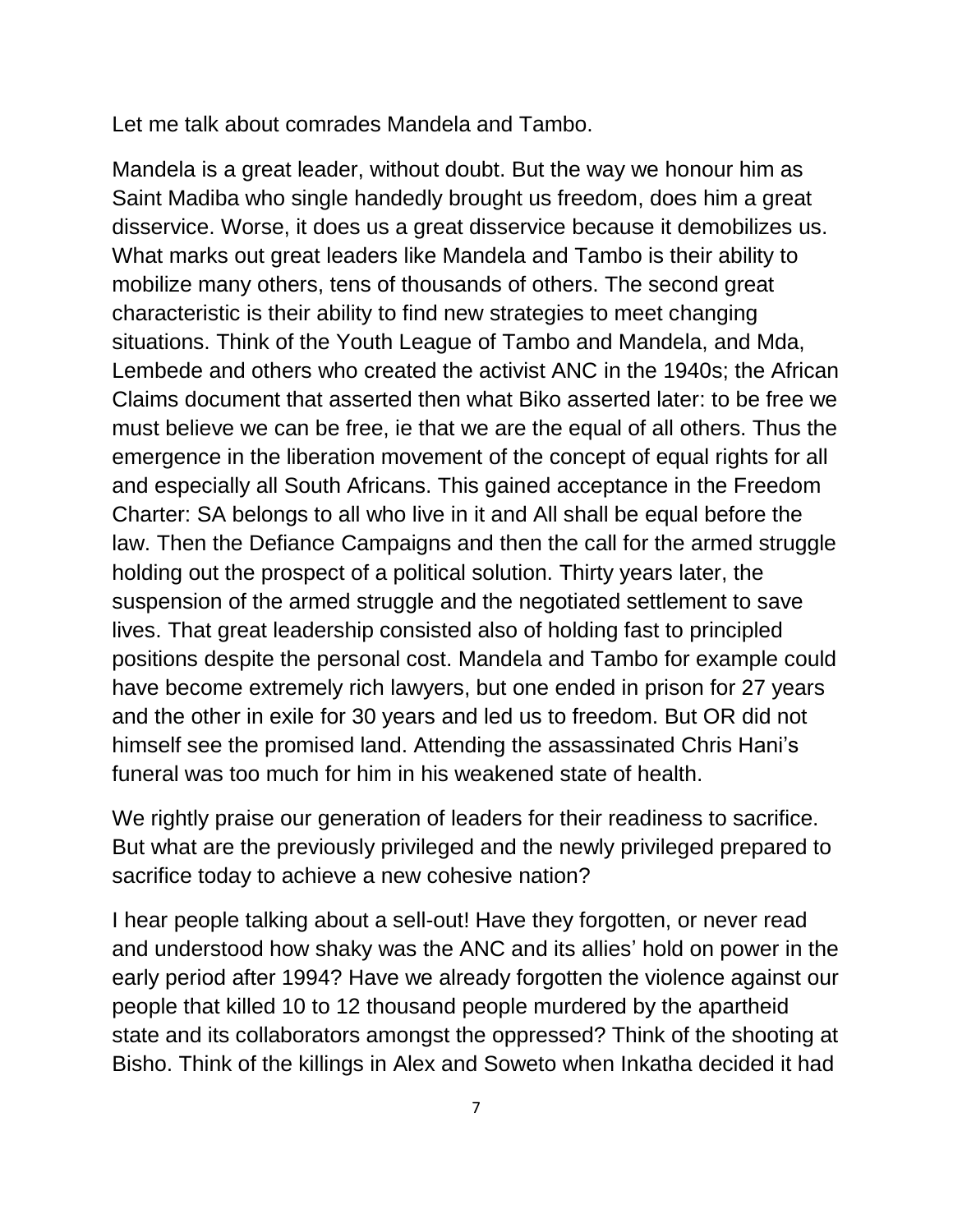to be a national political party and not just in KZN: 1600 dead in the first month and 2000 in the second month. And more later. Think of the role of the third force and the killings at Boiphatong. Peace was necessary and that required compromise. We had the sunset clauses leaving the old civil service in place, but we also had the TRC when the politicians of the apartheid state wanted amnesty for all politicians, officials and their armed services, torturers and the like. But we also took over the existing labour relations of low paid workers and high paid skilled workers with even more for the supervisors and more still for the managers.

We can find these relations, or distribution of what we might call the wage fund in the national convention of 1909 – no political rights in order to have cheap black labour for industry, commerce, farming and the mines. Then we had the Lands Act to force people off the land as cheap labour and they were compelled to work as wage labour by having to pay taxes in cash. Payment in kind was no longer permitted. Hut tax, poll tax, wife tax, dog tax etc. The 1922 White miners strike where the ratio of how many cheap Black labourers to how many high paid white workers was the issue was significant. The 1922 miners strike led in the 1924 general election to a coalition of Afrikaner Nationalists and the White Labour Party, with the Chamber of Mines making white workers high paid – 18x the pay of black workers - and as 'managers to control Black workers.' This was reinforced in 1946/47 in the great African miners' strike and the subsequent Judicial Commission into mine workers wages. The Chamber of Mines, the bosses, presented a classic cost of reproduction of the work force argument. They said, "Since we give them land on which to live rent free we can deduct the cost of rent from their needs. Since they often grow a bag or two of maize on the land we give them, we can deduct the value of these crops from what we have to pay the migrant mine workers." Note that the mines consider the land conquered by the settlers and vested in the state as land that they, the mines, gave to their workers' families! They said they provide a bunk in a barracks and they provide three meals a day and this is part of their wage too. The lack of social services, schools, clinics etc in the reserves meant that the cost of raising children, the next generation of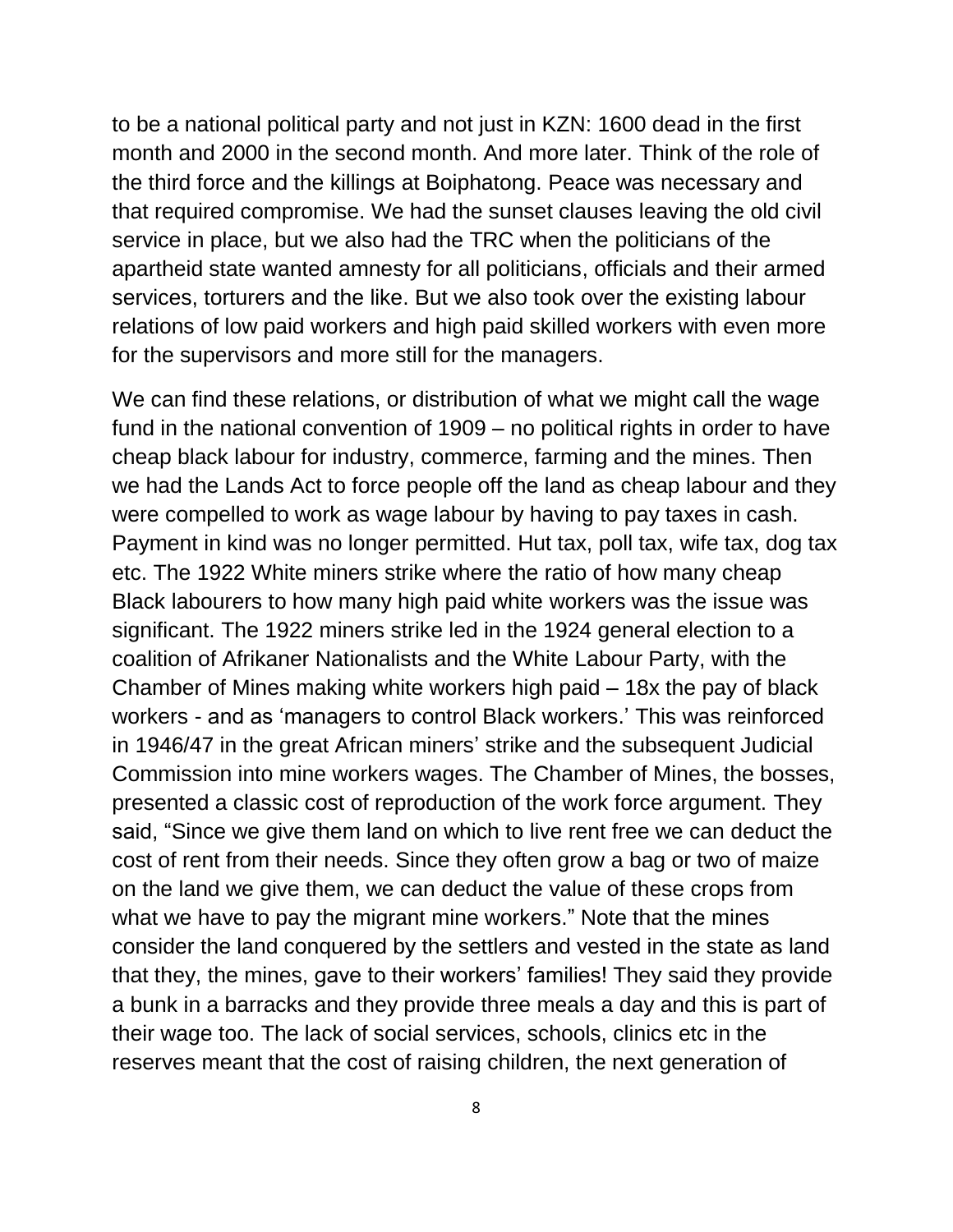workers, was very low. The learned judges of the Beaumont Commission perpetuated the differential wages of so called unskilled workers and skilled artisans. Miners are not unskilled. They get two weeks training after striking before being allowed underground again. These differentials were not determined by relative contributions to production and the values created. They were determined by class interests blatantly reinforced by the segregationist/apartheid state. We took over these differentials and some of our great leaders allowed themselves to be willingly cooptated. We have not significantly set about changing these differentials. I have remarked that we have leaders on the inside of the mining industry and yet we were unaware of the boiling resentment of the miners! How did we allow the same old migrant labour system to continue with miners living in shanties in order to claim a living out allowance to send to their families in the Eastern Cape and elsewhere? Comrades, we prattle about ubuntu and don't really mean it.

You know of course that the President does not himself set his salary and that of his Cabinet Ministers, Premiers and MECs and Judges. A committee made up of judges does that for us. You know of course that judges are totally unbiased and thus totally objective, as if they do not live in our society. They set salaries based on the old apartheid norms of relatively enormous incomes for people who have important responsibilities while knowing that workers, teachers, nurses, factory workers and miners live on starvation wages. Can it be right that a mining company CEO takes home more than a 1000 times the wages of his workers; or that a CEO of a supermarket chain gets a 1000 times the income of his workers, mainly women: R30000 a year against 3 million a year? Of course the President has to approve the suggested pay scales for himself, his deputy and the other top people. So comrade Minister please take a message to the President: Please set the example of how we are to CLOSE THE GAP between low pay and high pay: NO INCREASES FOR YOU FOR 5 YEARS and that includes the top ranks of civil servants as well.

I enjoy the singing of our gatherings. Both of my wives have passed on. Each of them said that if we could sing freedom we would have been free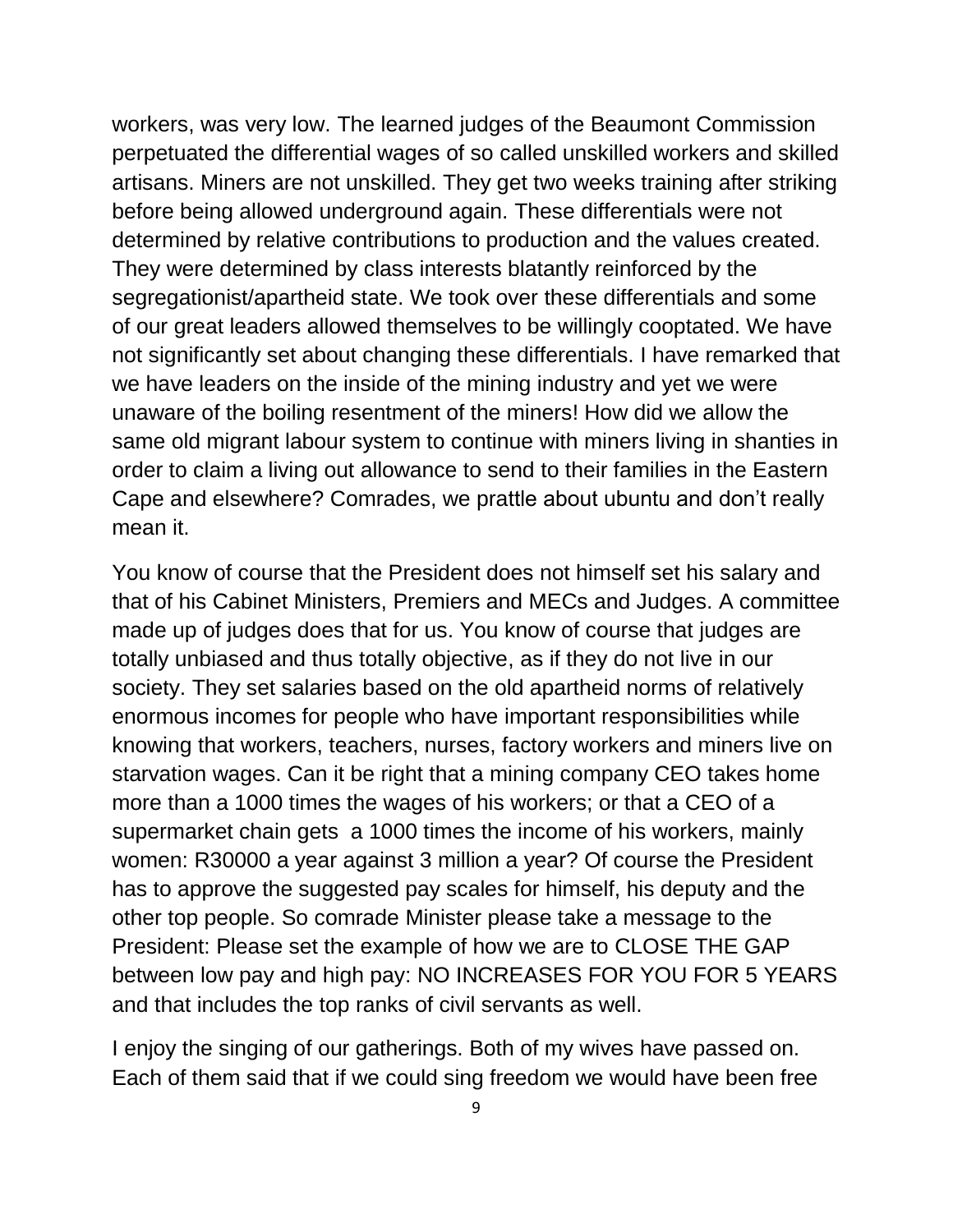long ago, and equally if we could sing socialism we should have had our revolution by now. But freedom and equality will not be won by singing alone. Nor will they be won by shouting slogans. We cry Amandla – Power. And indeed power is ours, power is the people's power, since we are a democracy.

I have a difficult problem for us to solve. What is the role of the Trade Union movement in a developmental state in a period of transformation? How is it that public sector unions affiliated to the Alliance are so little concerned with transformation in practice rather than in rhetoric?

I mentioned the political activity of the new trade unions of the seventies and eighties of the last century. Now activity seems to take the form of factionalising about leadership positions based on personal or even ethnic likes and dislikes, and not on policies and principles. Let me take public sector workers as an example. It could be the health sector, but for example the largest teachers union, SADTU, is affiliated to COSATU which is allied to the ANC, but what role does that Union play through the professional activities of the teachers in bringing up a new generation of young people who will transform our country. It seems to me that too many of our teachers, NOT all, are concerned only about their pay and conditions rather than the sacrifices needed to transform our country. Where is the leadership in each school, in each branch of the Union among the elected officials for the task of transformation? Mbongi Ngema's Sarafina is the fictional model of a struggle heroine among teachers. Teachers can rightly say that in some provinces they cannot do their work because the management of the system, a Provincial competency, is failing the learners by not ensuring that study materials, school infrastructure and the like are available and even the allocation of teachers is poorly performed in most, but NOT all Provinces. But why does SADTU not demand of their colleagues in NEHAWU, also a COSATU affiliate, and also in the ANC Alliance, that they work with them to transform our country? Why do we, the parents, not demand of our teachers, management officials and School Governing Bodies that we are all workers in the system and all responsible for transformation.